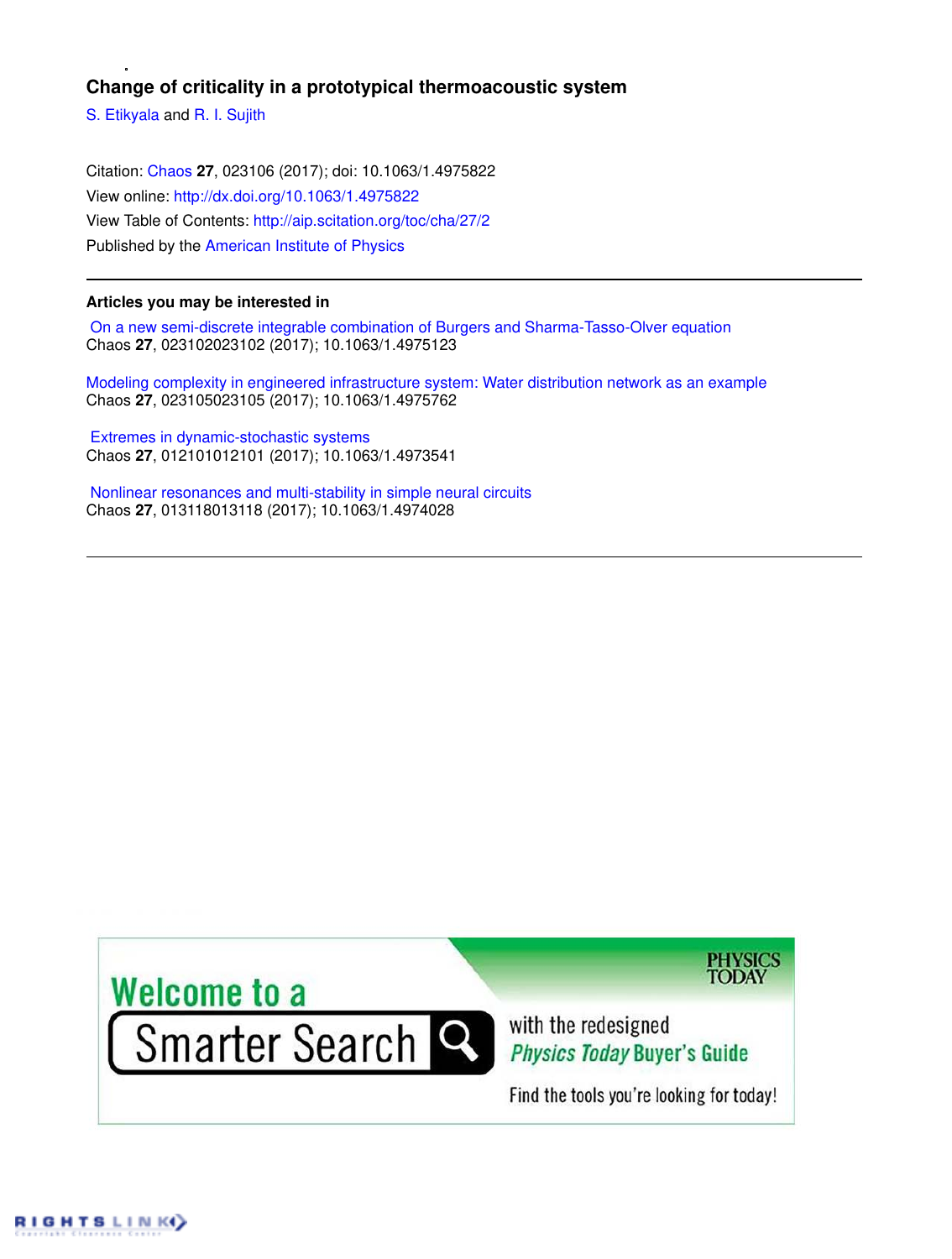

# Change of criticality in a prototypical thermoacoustic system

S. Etikvala<sup>a)</sup> and R. I. Suiith<sup>b)</sup>

*Department of Aerospace Engineering, Indian Institute of Technology Madras, Chennai 600036, India*

(Received 19 November 2016; accepted 24 January 2017; published online 9 February 2017)

In this paper, we report on the existence of the phenomenon of change of criticality in a horizontal Rijke tube, a prototypical thermoacoustic system. In the experiments, the phenomenon is shown to occur as the criticality of the Hopf bifurcation changes with varying air flow rates in the system. The dynamics of a nonlinear system exhibiting Hopf bifurcation can be described using a Stuart-Landau equation (SLE) in the vicinity of the bifurcation point. The criticality of Hopf bifurcations can be determined by the Landau constant of the Stuart-Landau equation, which represents the effect of nonlinearities in the system. We propose an SLE to model the bifurcations seen in the horizontal Rijke tube. We identify a rescaled version of Strouhal number as the Landau constant, which determines the criticality of the bifurcation in the present study. *Published by AIP Publishing.* [http://dx.doi.org/10.1063/1.4975822]

The qualitative change in the dynamics of a system can happen either gradually or abruptly through bifurcations. Transitions into oscillations, in many natural systems, happen through Hopf bifurcation. The nature of the transitions, being abrupt or smooth, is described simply by the criticality of the bifurcation. The criticality of the Hopf bifurcations is decided by the stabilizing nature of dominant nonlinearities in the system. Variations in critical parameters in the system affect and alter the nature of nonlinearites from stabilizing to de-stabilizing, thus subjecting the criticality to change. In this paper, we investigate the change in criticality of the Hopf bifurcations leading to self-sustained oscillations in a thermoacoustic system. In a thermoacoustic system, oscillations are established through positive feedback between the heat release rate and sound waves. The oscillations are often found to be detrimental, sometimes even causing failure of systems such as gas turbine engines, rockets, etc. We show that varying the flow rates can alter the criticality of the bifurcations using a prototypical thermoacoustic system, a horizontal Rijke tube. Further, we identify the Landau constant in the Stuart-Landau equation (SLE) that describes the dynamics of this system, as the rescaled Stouhal number of the flow in the system to describe the observed change in criticality. Identification of Landau constant in a real-world system such as gas turbine engines encountering thermoacoustic instabilities, can be of practical importance in recognizing its dynamical behavior.

### I. INTRODUCTION

Many natural systems are nonlinear in nature and exhibit transitions from one dynamical state to another through bifurcations. A bifurcation is a qualitative change in the dynamics of the system with a small change in the control parameter.<sup>1</sup> Some standard examples of bifurcations include

a)Electronic mail: sreelekha.etikyala@gmail.com b)Electronic mail: sujith@iitm.ac.in

saddle-node or fold, pitchfork and Hopf bifurcations.<sup>1</sup> Hopf bifurcations are used to describe the dynamics of an oscillatory system where the oscillations emerge as a result of change in system parameters.

Oscillations are often established through a Hopf bifurcation in which a fixed point of a dynamical system loses stability, as a pair of complex conjugate eigenvalues crosses the imaginary axis in the complex plane. As a result, a limit cycle takes birth from the fixed point in the dynamical system at the bifurcation point. This point at which bifurcation occurs, is known as the Hopf point. When the control parameter is changed in a dynamical system, at the Hopf point, the steady-state amplitude of the oscillations can change abruptly, in which case the bifurcation is subcritical Hopf.<sup>1,2</sup> In contrast, the case in which the amplitude of the oscillations changes continuously, the bifurcation is supercritical Hopf.<sup>1,2</sup> However, the criticality of a Hopf bifurcation, typically is decided by the stabilizing nature of the nonlinearities present in the system.<sup>1,3</sup>

Hysteresis is observed in the case of subcritical Hopf bifurcations, when the control parameter is decreased or reversed. The oscillations cease to happen at a point other than the Hopf point and the fixed point reappears through a saddle-node bifurcation.<sup>1-6</sup> This point at which saddle-node bifurcation occurs is known as the fold point.<sup>1</sup> Studying such bifurcations is very essential in estimating the behavior of the nonlinear system at hand and eventually understanding the criticality of its bifurcations. $1,7$ 

In a physical system, the nature of nonlinearities changes as one of the system parameters is varied, which can change the criticality of a Hopf bifurcation. Recent research on the existence of change of criticality includes studies that reported its occurrence in nonlinear systems, across different areas such as ecology,  $8-10$  quantum-dot optoelectronic devices,  $11$ and models related to dynamos in magneto-hydrodynamic turbulence, $12$  phase transitions under the influence of external agents,<sup>13</sup> etc. Experimental studies include plate tectonic studies,<sup>14</sup> jamming transition from a fluid to a disordered solid state<sup>15</sup> and bluff body wakes in turbulent systems.<sup>16,17</sup>

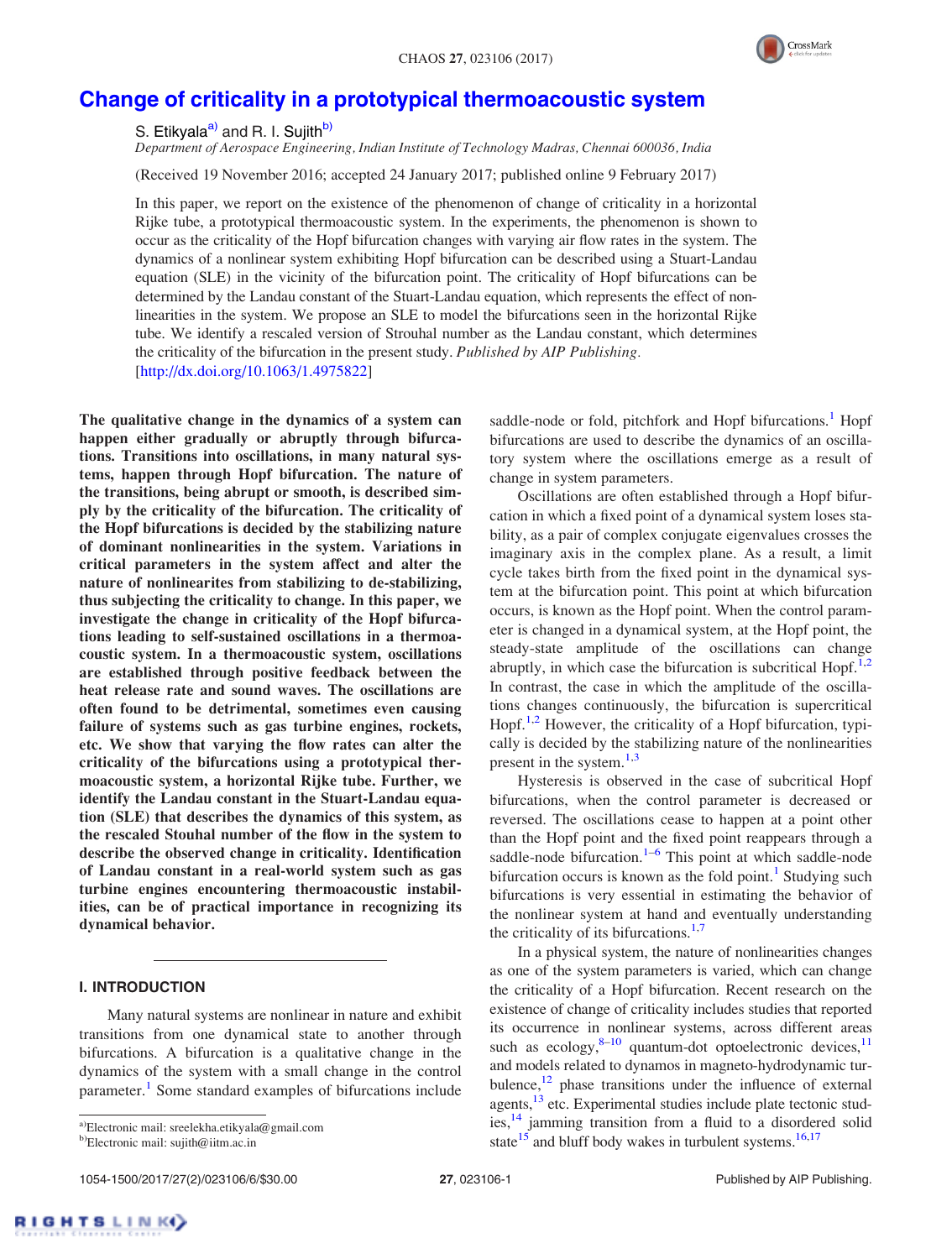In the present work, we study the change of criticality in a thermoacoustic system. A thermoacoustic system is a nonlinear dynamical system which undergoes large amplitude limit cycle oscillations as a result of the positive feedback established between the heat release rate fluctuations and sound waves. $18-21$  These large amplitude oscillations constitute a self-sustained oscillatory state known as thermoacoustic instability, and are detrimental to the systems such as gas turbine engines and rockets, sometimes even causing a catastrophic failure. $4-6,19-25$  The transition of a thermoacoustic system into its harmful oscillatory state happens through a Hopf bifurcation.<sup>4</sup> Depending on the experimental system and its parametric variation, the bifurcation can either be subcritical or supercritical. $4,20,24$  In the case of practical engineering systems undergoing subcritical bifurcations, avoiding the bifurcation is difficult as it happens suddenly, and large amplitude oscillations are established immediately. When the parameter is reversed, the detrimental oscillations sustain till the fold point due to hysteresis.

For a prototypical thermoacoustic system known as Rijke tube, a model was developed by Balasubramanian and Sujith $19$  to study the subcritical Hopf bifurcations. Further, Subramanian et al.<sup>6</sup> performed a weakly nonlinear analysis of a thermoacoustic system to derive the Stuart-Landau equation (SLE). The SLE is known to describe the weakly nonlinear dynamics in the vicinity of bifurcation points in systems displaying oscillations. The SLE represents the normal form of a homogenous system close to a Hopf bifurcation. The criticality of the bifurcation is then determined by the sign of the coefficient of the leading nonlinearities, known as a Landau constant. Many physical systems such as flows undergoing Taylor-Couette and shear flow instability, bluff body wakes and their instabilities as a result of bifurcation are studied using a SLE.<sup>26–29</sup> The SLE has also been used in modeling pertinent nonlinear phenomena such as frequency lock-in $30^\circ$  and resonance in systems with flows.  $31^\circ$ 

Experimentally, Hopf bifurcations of both criticalities have been reported to occur in the same combustor at different operating conditions by Lieuwen in  $2002$ .<sup>4</sup> It was observed that supercritical bifurcations occurred for higher inlet velocity and subcritical for low inlet velocity.<sup>4</sup> Later in 2012, Illingworth *et al*. 5 have found the criticality of bifurcations changing with respect to variation in system control parameters (Peclet number) in their study on a ducted diffusion flame using numerical continuation. Although SLE generically models both the criticalities, Subramanian *et al*. 6 have shown SLE for subcritical bifurcations in a Rijke tube model.<sup>19</sup> However, there was not much attention paid so far to change in criticality of the Hopf bifurcations in thermoacoustic systems. The present work is aimed at investigating the change of criticality observed in a prototypical thermoacoustic system.

We investigate a Rijke tube, the prototypical thermoacoustic system with an electrical heater, experimentally. From the experimental data, we observe a change in criticality of the bifurcations at different air flow rates. A model is constructed using a SLE, with coefficients that depend on the system parameters, to capture the phenomena of crossover in the criticality. Further, we find that the Landau constant of the system is a linear function of Strouhal number of the flow, which is a non-dimensional ratio of the flow time-scale to the acoustic time-scale of the system.

#### II. EXPERIMENTAL SETUP

In the present study, a horizontal Rijke tube with an electrically heated wire mesh, acting as a heat source, is used to perform the experiments. The tube is 1 m long with a square cross-section. The cross-sectional area of the duct is  $9.2 \text{ cm} \times 9.2 \text{ cm}$ . The mean flow is established with the help of a compressor. The flow rate of air provided by the compressor is measured and also regulated with the help of a mass flow controller (MFC) which is located downstream of the compressor. The MFC can measure the flow rates with an uncertainty of  $\pm 0.01$  standard litre per minute (SLPM). The outlet of the compressor is connected to one end of the Rijke tube, via a rectangular chamber (120 cm  $\times$  45 cm  $\times$ 45 cm), referred to as a decoupler. The decoupler acts as a silencer and eliminates the sound produced due to interactions between the compressor and the duct inlet. A programmable DC power supply (TDK-Lambda, GEN8–400, 0–8 V, 0–400 A) is used to power the mesh type heater. The mesh type heater used for the experiments presented in this study is similar to the one used by Matveev<sup>20</sup> and Gopalakrishnan and Sujith. $32$  The uncertainty associated with heater power measurement is 0.4 W. In order to avoid electrical contact with the walls of the tube and also to prevent heat loss to the walls of the tube, a ceramic housing is provided around the mesh. The heater location is fixed throughout the study, at 25 cm from the end connected to the decoupler.

A piezoelectric transducer (PCB 103B02) mounted 30 cm from the open end is used to measure the acoustic pressure. The sensitivity of this transducer is 217.5 mV/kPa; the uncertainty in the measurements is 0.2 Pa. Data is acquired with the help of a National Instruments make PCI 6221 data acquisition card. The data was acquired at a sampling frequency of 10 kHz for 3 s. To ensure uniform conditions, the initial temperature was maintained at  $19 \pm 3$  °C. The experiments were conducted only when the cold decay rate was 18.5 ( $\pm$ 5%) s<sup>-1</sup> for the fundamental frequency. The decay rate resulting out of the acoustic damping of the duct is maintained within bounds to ensure repeatability.<sup>25</sup> We provided a sound in the duct, using a loud speaker (Ahuja AU60) mounted at 62.5 cm from the inlet, at the first eigenmode frequency (157 Hz) for a short duration of time. Once the loud speaker is switched off, the acoustic pressure decays down. The cold decay rate is determined by performing the Hilbert transform of the pressure signal and by calculating the logarithmic decay of its amplitude. $21$ 

In all the experiments, the heater power is varied as the bifurcation parameter till the system attains its oscillatory state from the non-oscillatory steady state. When the heater power is changed, other parameters of the system such as the flow rate and the heater location are maintained constant during a single experiment. Experiments are conducted by varying the heater power for a range of flow rates  $(\dot{v})$  starting with 105 SLPM to 45 SLPM in steps of 5 SLPM.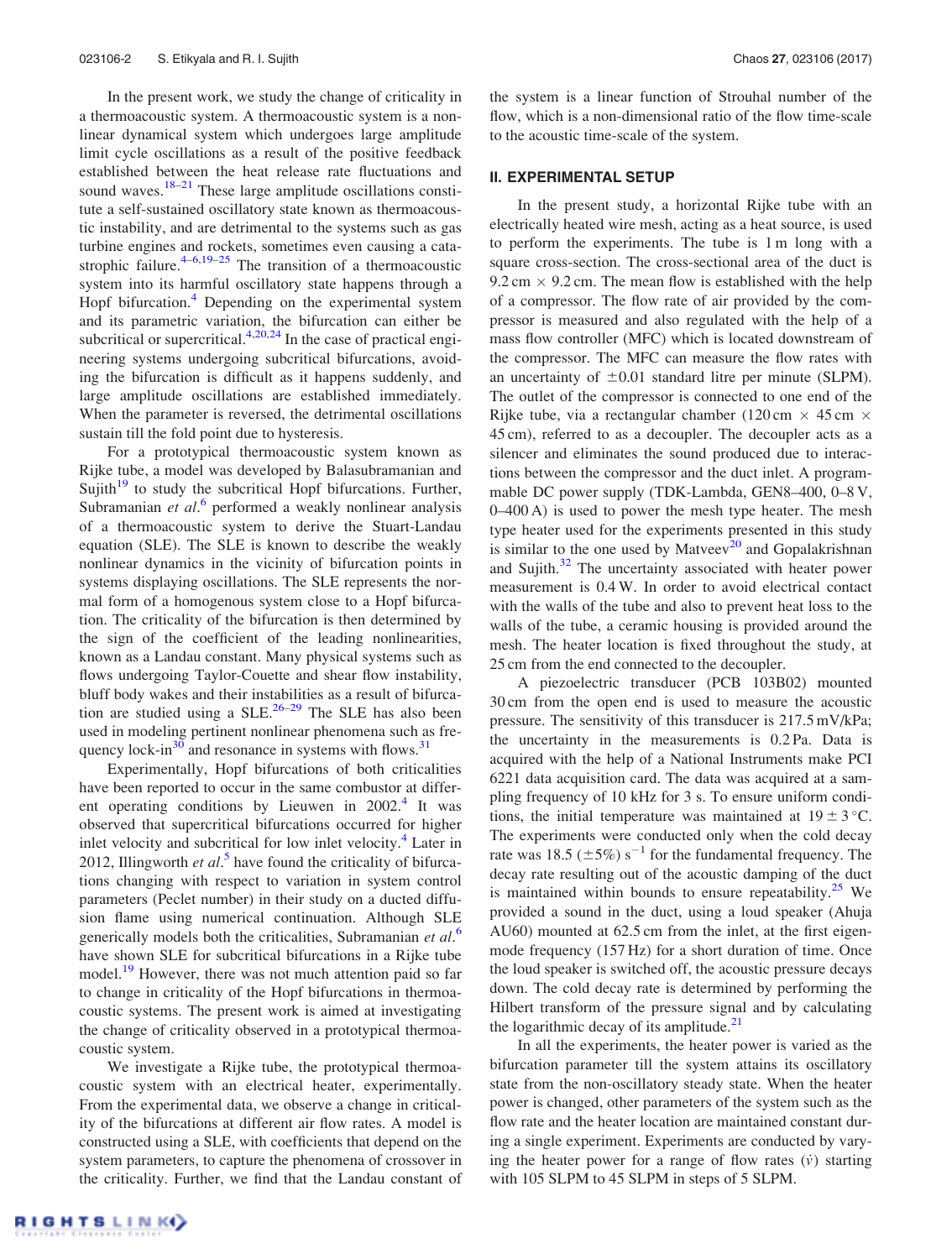We preheat the system for about 20 min before starting the experiments to minimize temperature variations as the heater power is changed. Systems with subcritical bifurcations, when operated in non-oscillatory state can go into their oscillatory states at values other than Hopf point if the control parameter is changed abruptly or discontinuously.<sup>24</sup> The heater power is changed in a quasi-steady manner to avoid this phenomenon. Here, the system is allowed to stay at a particular value for an adequate amount of time, 120 s for the system configuration used in this study, and reach the steady state asymptotically. The asymptotic state is confirmed by observing the steadiness in the temperature reached by the system and a duration of 120 s was found to be ideal for Rijke tube, used in this study (Figure 1).

#### III. RESULTS

#### A. Subcritical Hopf bifurcation

We begin our experimental study with a flow rate, where we obtain a subcritical Hopf bifurcation that enables us to study the hysteresis behavior. We have conducted experiments on the Rijke tube for an air flow rate  $(\dot{v})$  of 100 SLPM indicating the Strouhal number being 0.22. Strouhal number is a non-dimensional ratio of the flow time-scale to the acoustic time-scale of the system. The Strouhal number can be calculated from the system parameters as  $St = \frac{d_w A/v}{2L/c}$  $\frac{a_w A/v}{2L/c_0}$ where,  $c_0$  is the speed of sound at ambient temperature,  $d_w$  is diameter of the heater wire, and *A* and *L* are the area and length of the duct respectively. A detailed account on the calculation of Strouhal number can be found in Gopalakrishnan and Sujith. $32$ 

As we gradually increase the heater power, the system goes from a non-oscillatory steady state to a self-excited oscillatory state through a Hopf bifurcation. Corresponding to every value of the heater power, we acquire the time series of acoustic pressure and plot the root mean square (RMS) value of the signal. This results in a bifurcation diagram as shown in Figure 2.

The onset of the self-sustained oscillations occurs at a value of heater power,  $K_H = 614.3$  W, to be called as a Hopf



FIG. 1. Schematic diagram of the horizontal Rijke tube setup used in the present study. A pressure transducer (PCB 103B02) is used to measure the pressure fluctuations in the system. A thermocouple is used to monitor the temperature of the duct. Loud speakers are used to provide sound that is used to obtain the decay rates, related to damping of the system. A mass flow controller (MFC) is used to maintain and control the flow rates. For this study, the heater is fixed at 25 cm into the tube from the decoupler.



FIG. 2. Bifurcation diagram at a Strouhal number of 0.22 corresponding to an air flow rate of 100 SLPM. The figure shows variation in RMS values of acoustic pressure, *Prms* when the heater power is changed. The sudden appearance of high amplitude oscillations in the Rijke tube shows that the transition is subcritical. The forward and backward paths are indicated by filled upward ( $\triangle$ ) and hollow downward facing triangles ( $\nabla$ ) respectively.

point. The bifurcation at this point leads to a sudden appearance of limit cycle oscillations with a frequency of 155 Hz. Till Hopf point, the system is in its non-oscillatory state. The RMS values of the inherent noise levels in the system are measured and found to be in the range of 4–10 Pa. This results in a non-zero value for RMS of the measured pressure till the bifurcation point as shown in Figure 2. There is a sudden increase in the RMS value of acoustic pressure by 80 Pa at the Hopf point, as seen from the figure. The difference is at least 15 times the average of noise levels measured from the experiments. Thus, a subcritical Hopf bifurcation is found at 100 SLPM. These observations are consistent with the previous findings.<sup>20,22,24,32</sup>

Once established, the limit cycle oscillations persist for values higher than the value corresponding to the Hopf point. The experimental results are presented till a heater power of 630 W in Figure 2. We observe a marginal increase in the amplitudes of oscillations, maintaining the same frequency, which is close to the duct acoustic mode. We have studied the behavior of the system on the reverse path, by plotting the RMS values of the time series of acoustic pressure acquired while decreasing the heater power. For a flow rate of 100 SLPM, the presence of hysteresis is evident from the figure.

Upon decrement in heater power, the system returns to its non-oscillatory steady state through a saddle-node bifurcation, at the fold point  $K_F = 573.1$  W, with a value different from that of the Hopf point. Hysteresis observed in this subcritical bifurcation can be seen in Figure 2 by noting the change in heater power value where there is an abrupt change in the amplitude of the oscillations with respect to the direction of variation in heater power. This enables the system to exist in either of the two stable states in the hysteresis zone depending on whether the heater power is increased or decreased. This property of the system is known as bistability. In Rijke tube, hysteresis has been reported and explained by Matveev<sup>20</sup> and Mariappan and Sujith.<sup>22</sup> They have also established that the hysteresis is more prominent for higher flow rates. This brings us to question naturally about what happens to the hysteresis properties of the prototypical thermoacoustic system at low air flow rates.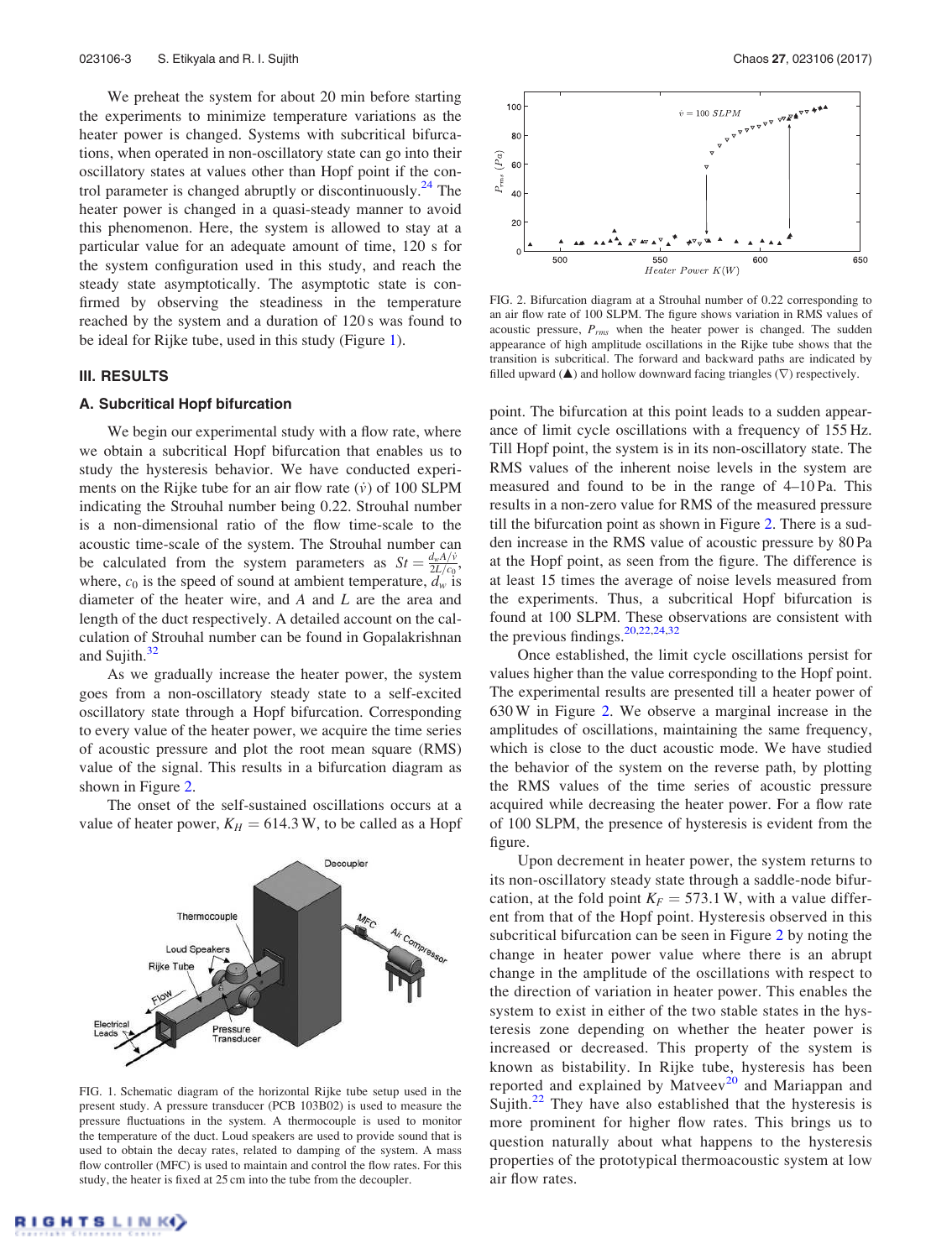#### B. Supercritical Hopf bifurcation

The results of the experiments conducted at a lower flow rate of air  $(\dot{v} = 60 \text{ SLPM})$  corresponding to a Strouhal number of 0.36 are presented in Figure 3. The initiation of limit cycle oscillations happens at a heater power value of *K<sup>H</sup>*  $=$  335.2 W. There are two interesting aspects to note about the Hopf bifurcation at  $K = K_H$  in Figure 3. First, the limit cycle oscillations constitute an RMS value of about 7 Pa which is only 2 Pa more than the average noise levels measured from these set of experiments. Second, the fold point corresponding to the loss of oscillations in the reverse path is found to be at a heater power value of  $K_F = 335.8$  W. From a visual inspection of the bifurcation diagram, there is no hysteresis. This is again a strong indication of the supercritical nature of the bifurcation. We remark that the step size chosen for varying the heater power is small enough to confirm the absence of hysteresis zone.

In systems undergoing supercritical bifurcations, the amplitude of pressure oscillations increases and decreases continuously in the same manner. Thus amplitudes obtained while decreasing, retrace the path followed by the amplitudes obtained while increasing ensuring no hysteresis. The amplitudes vary as square root of the control parameter, as expected from the solutions of a supercritical bifurcation.<sup>1</sup> This is illustrated in the inset of Figure 3 showing the parabolic fit for *Prms* in both directions, post the Hopf point. The fit accounts for the noise floor. Thus, we observe a continuous change in *Prms* values in supercritical as opposed to the case of a subcritical bifurcation.

#### C. The crossover of bifurcations

In order to understand the change in criticality observed from the experiments at two different flow rates so far, we have conducted experiments over a range of flow rates of air. The results corresponding to the bifurcations undergone by the system at various flow rates are plotted using a surface in Figure 4.



FIG. 3. Bifurcation diagram at a Strouhal number of 0.36 corresponding to the flow rate of 60 SLPM. The figure shows variation in RMS values of acoustic pressure with respect to heater power. The gradual birth of stable limit cycle oscillations in Rijke tube shows that the transition is supercritical. In the inset, a parabolic fit is shown inherent to capture the continuous increase in the RMS values of the pressure data. The intercept on the axis of  $P_{rms}$  corresponds to the noise levels in the experimental setup. There is no hysteresis zone as the increase and decrease of *Prms* with heater power follow the same trend. Note that the heater power is rescaled to  $\tilde{K} = (K - K_H)/K_H$  in the inset.



FIG. 4. Results from the experiments conducted over a range of air flow rates and their corresponding bifurcation. The bistable region is shaded gray. The magnitudes of the RMS are color coded respectively. The surface represents both the criticalities of the system such as (a) supercritical at 60 SLPM (Fig. 3) and (b) subcritical at 100 SLPM (Fig. 2). Dotted lines are used to indicate the sections (a) and (b). The hysteresis appears gradually beyond a certain flow rate of 65 SLPM. From 70 SLPM and higher rates, the width of the bistable region increases for the subcritical bifurcations.

The change of criticality is seen when the system undergoes a supercritical bifurcation for flow rates upto 65 SLPM and subcritical starting at 70 SLPM and higher. The hysteresis zone, acting as a visual signature of subcritical bifurcation from the figure, is very small at 70 SLPM. The hysteresis zone grows gradually gaining area as we increase the air flow rate and is represented using grey area in the figure. Hysteresis becomes significant at higher flow rates as expected from earlier studies.<sup>24</sup>

The increment in the hysteresis zone with varying flow rates can be quantified by tracking the width of the bistable zone. There is a power law dependence observed for the hysteresis width  $\chi = (K_H - K_F)/K_H$  from the experiments of subcritical bifurcations. The variation of  $\chi$  with the nondimensional Strouhal number (*St*) is plotted in Figure 5. The power law interpreted from the experimental data is found to have an exponent of  $-5.86$ . The exponent found here is in agreement with that found in earlier experimental studies $32$ with heater power and heater location as control parameters indicating its robustness.

A typical thermoacoustic system such as the Rijke tube has many degrees of freedom. However, a common feature



FIG. 5. Bistable region in the bifurcations is characterized by its width. Variation of the non-dimensional hysteresis width is plotted against the Strouhal number in a log-log scale. We observe that the Rijke tube undergoes a supercritical transition beyond  $St = 0.36$ . Results from analytical analysis are also presented using hollow squares. The change in hysteresis width is shown with respect to rescaled coefficient *b*, that is analogic to the Strouhal number. The dotted line is plotted as an indication of the power law.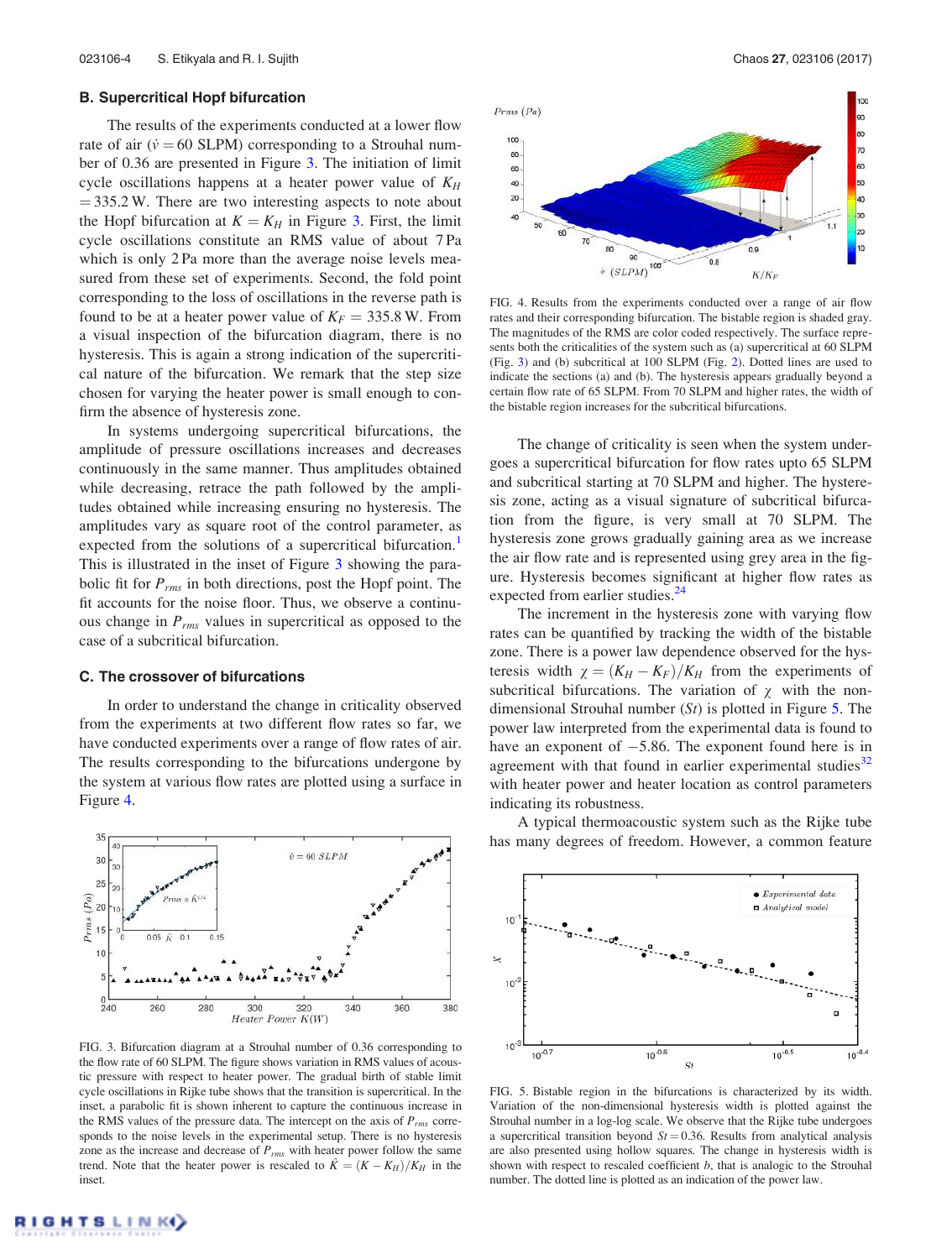in all such systems is that the large-scale modes dominate near a transition, where an amplitude equation such as an SLE would suffice to capture the system dynamics.<sup>7</sup> In Section IV, we propose an SLE for our thermoacoustic system that captures the aforementioned features.

### IV. STUART-LANDAU EQUATION FOR RIJKE TUBE

Any oscillatory system undergoing Hopf bifurcation can be studied using a Stuart-Landau equation (SLE) near the onset of the oscillations.<sup>7,27–29,33</sup> SLE can generically describe the dynamics of systems exhibiting oscillations in terms of a differential equation with system specific coefficients. For a complex amplitude  $W = R \exp(i\varphi)$  of the oscillations of any general oscillator, the Stuart-Landau equation is given by $'$ 

$$
\dot{W} = fW - g|W|^2 W,\tag{1}
$$

where *f* and *g* are functions of system parameters. In the case of weak nonlinearities, after some algebra, we can reduce Equation (1) to the following equations for real amplitude  $r$  and the phase  $\theta$  of the oscillations with coefficients *a* and *b* depending on *f* and *g*

$$
\dot{r} = ar + br^3,\tag{2}
$$

$$
\dot{\theta} = constant.
$$
 (3)

Equation (2), exhibits both supercritical and subcritical bifurcations depending on the sign of the coefficient *b*, known as the Landau constant. In other words, Landau constant represents the stabilizing effect of the leading nonlinearities in the system. We address the change in criticality of the bifurcation by studying both types of Hopf bifurcations with the SLE.

Clearly, Equations (2) and (3) represent a supercritical Hopf bifurcation for  $b < 0$  and subcritical Hopf bifurcation for  $b > 0$  at  $a = 0$ . When  $a > 0$  and  $b > 0$ , the model has unstable limit cycles as solutions representing a subcritical bifurcation. To analytically obtain the values of stable limit cycles, a stabilizing higher order nonlinearity, a fifth order term with a negative coefficient, is added to the model as

$$
\dot{r} = ar + br^3 + cr^5. \tag{4}
$$

A subcritical transition is observed when  $b > 0$  for  $c < 0$  in Equation (4). The  $cr<sup>5</sup>$  term stabilizes the system for large  $r^7$ . The system undergoes a subcritical bifurcation at  $a = a_H = 0$  and a saddle-node (fold) bifurcation at  $a = a_F$  $= b^2/(4c)$ . A hysteresis zone results due to the aforementioned bifurcations, as we observe in experiments.

The solutions of  $\dot{r} = 0$  at the fold point, where  $a = a_F$ can be analytically evaluated as  $r = \sqrt{-b/2c}$ . The subcritical bifurcation occurs at  $a = a_H$ , the width of the hysteresis region indicated here depends on *b* as

$$
\chi = |a_H - a_F| = b^2/(4c),\tag{5}
$$

where  $a_H$  and  $a_F$  are the values of *a* at Hopf and fold points respectively. We observe from experiments, as shown in Figure 5, that the change in criticality occurs as we vary flow rates, in turn, the Strouhal number, *St*. The Landau constant (*b*), the coefficient of cubic nonlinearity in Equation (4), is chosen to be directly proportional to *St* as

$$
b \propto St_c - St, \tag{6}
$$

where  $St_c$  corresponds to the Strouhal number of the system at which the crossover of criticality occurs. In other words, this number corresponds to the case when the hysteresis width becomes completely negligible and is close to be zero. From the experiments, we found  $St_c = 0.36$  for this configuration of the Rijke tube.

Substituting Equation  $(6)$  into Equation  $(4)$ , we establish a SLE for the horizontal Rijke tube. The proportionality constant is chosen to be 60 for computation of *b* in Equation (6), the coefficient *c* to be  $-5$  and *a* is calculated from  $a = -br^2$  $-cr<sup>4</sup>$ , to capture the experimental results in a qualitative sense. Solutions of SLE also capture the behavior of hysteresis width, which is summarized in Figure 5 for both experiments and the model.

The above one-dimensional model thus captures the salient features of supercritical and subcritical transitions exhibited by the prototypical thermoacoustic system. Here, the criticality of the bifurcation is essentially decided by the governing nonlinearities in the form of a Landau constant. From the relationship between Landau constant and the Strouhal number established in the model, we can conclude that Strouhal number itself is the Landau constant deciding the nature of criticality of the bifurcation. The study gains significance as the nature of criticality becomes important to be determined in developing strategies to prevent the onset of instabilities in systems such as gas turbine engines.

## V. CONCLUSIONS

The criticality of a bifurcation changes in a nonlinear dynamical system with the variation in the influence of its dominant parameters. We report on the existence of change of criticality in a prototypical thermoacoustic system from experiments. The behavior of the thermoacoustic system is qualitatively described using a SLE that best describes the bifurcation behavior of the system governed by its nonlinearities. We show that change in criticality of the Hopf bifurcations occurs as the Strouhal number is changed in our experiments. Landau constant, which decides the criticality of the bifurcation is modeled to be a linear function of Strouhal number.

An analysis of the variation of hysteresis width over the range of flow rates has shown that the width follows a power law with the Strouhal number associated with the oscillations observed in the Rijke tube. The study shows that the criticality of bifurcations in an oscillatory system such as Rijke tube is decided by the Strouhal number. The presented model is simple and used specifically to capture the qualitative features of the prototypical system. Thus, the work establishes scope for identification of Landau constant in real-world systems encountering thermoacoustic instabilities, which can be of practical importance in recognizing the dynamical behavior of the system.